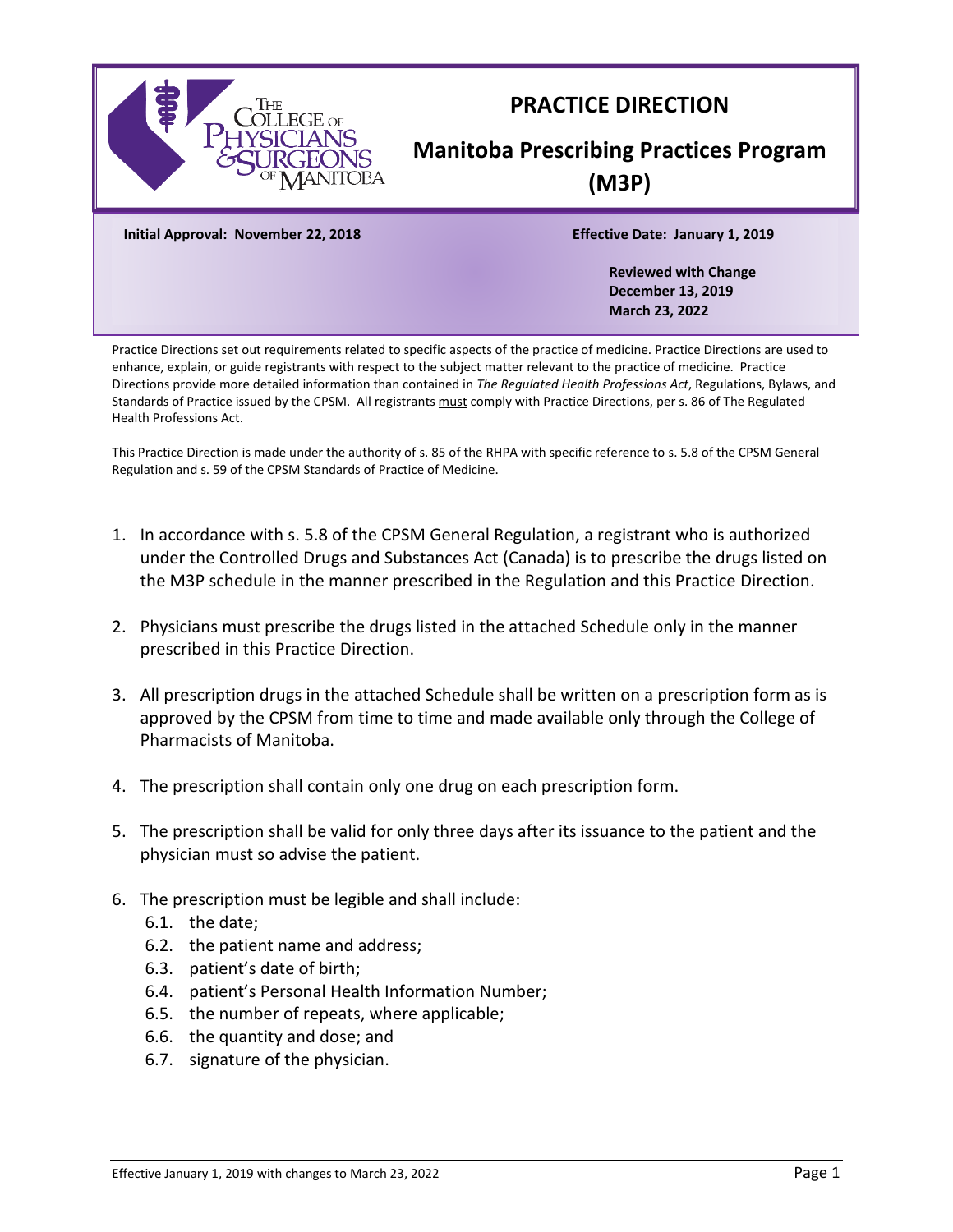- 7. This Practice Direction does not apply to:
	- 7.1. prescriptions for drugs administered in a personal care home as described under the *Manitoba Health Services Insurance Act,*
	- 7.2. prescriptions for drugs administered in a hospital,
	- 7.3. the direct administration of a designated drug to a patient by a prescriber.
- 8. Physicians wishing to prescribe methadone for opioid use disorder, for analgesia or for analgesia for palliative care must first obtain the approval of the Registrar.
- 9. Physicians wishing to prescribe Suboxone for opioid use disorder must first obtain the approval of the Registrar.